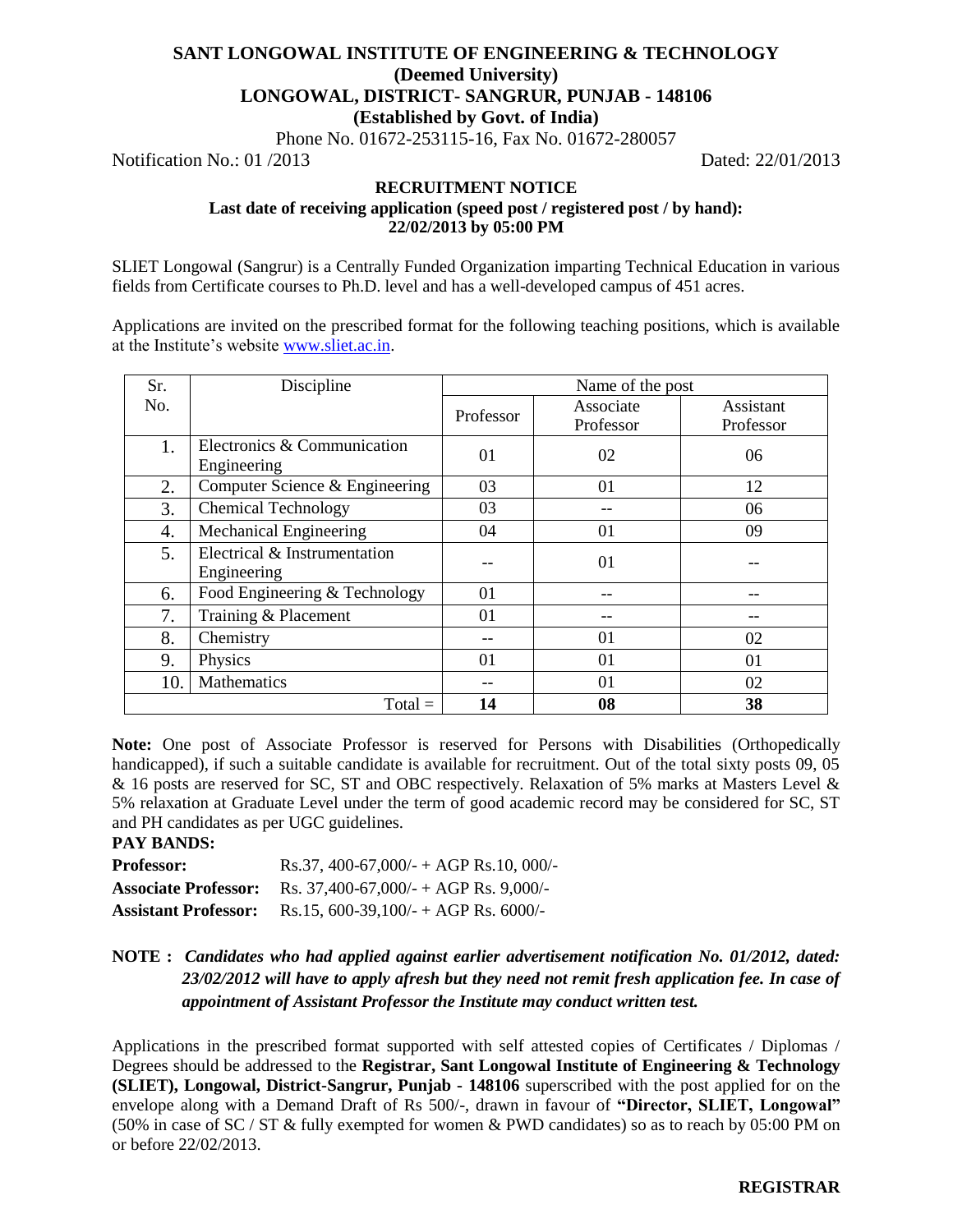### **ABOUT INSTITUTE**

Sant Longowal Institute of Engineering & Technology (SLIET) has been established by the Government of India to provide technical education in emerging areas of Engineering & Technology. It caters to the technical manpower requirements at various levels by adopting a concept of modular system in imparting technical education with an emphasis on practical training in industry. This institute was set up in 1989 in the memory of late Shri Sant Harchand Singh Longowal and is fully funded by Ministry of Human Resource Development, Government of India. The educational programmes of this institute are nonconventional, innovative, practical oriented and contain all aspects of new education policy (1986) of Govt. of India. The Institute offers programmes at Certificate, Diploma, Degree, Postgraduate (M.Tech. and MBA) levels in various branches of Engineering and Technology and Ph.D. programmes in Science, Management, Engineering and Technology. The programmes in the Institute provide direct entry at Certificate, Diploma, Degree, M.Tech. and MBA levels and vertical mobility at Diploma and Degree levels of education, besides non-formal education programmes. Sprawling 451 acres self contained serene green campus with lakes which attract migratory birds provides an ideal atmosphere for achieving excellence in academics and research. The Institute has acquired the status of a Deemed University in the year 2007 (Notification No.F.9-42/2001-U.3).

### **TEACHING POSITIONS:**

### **QUALIFICATIONS & EXPERIENCE:**

**1. Professor (s)**

### **Professor in Engineering / Technology:**

- (i) Essential:-
	- 1. A Ph.D. Degree with First Class at Bachelor's or Master's Degree in the appropriate branch of Engineering & Technology **AND** experience of ten years in teaching, research and / or industry, out of which at least five years post-Ph.D. experience at the level of Associate Professor or equivalent grade.

#### **OR**

- (ii) In the event the candidate is from industry and the profession, the following shall constitute as Essential:
	- 1. First Class Master's Degree in the appropriate branch of Engineering & Technology.
	- 2. Significant professional work which can be recognized as equivalent to a Ph.D. Degree in appropriate branch of Engineering & Technology and industrial/professional experience of ten years, out of which at least five years at a senior level of Associate Professor.

Provided that the recognition for significant professional experience shall be valid only if the same is recommended unanimously by a 3-Member Committee of Experts appointed by the Director of the Institute.

# (iii) **Other credentials:**

- 1. Teaching, research industrial and / or professional experience in a reputed organization;
- 2. Published work, such as research papers, patents filed/obtained, books, and / or technical reports;
- 3. Experience of guiding the project work / dissertation of PG / Research Students or supervising R & D projects in industry;
- 4. Demonstrated leadership in planning and organizing academic, research, industrial and / or professional activities; and
- 5. Capacity to undertake / lead sponsored R&D, consultancy and related activities.
- 6. A minimum score as stipulated in the Academic Performance Indicator (API) based Performance Based Appraisal System (PBAS) developed by the UGC.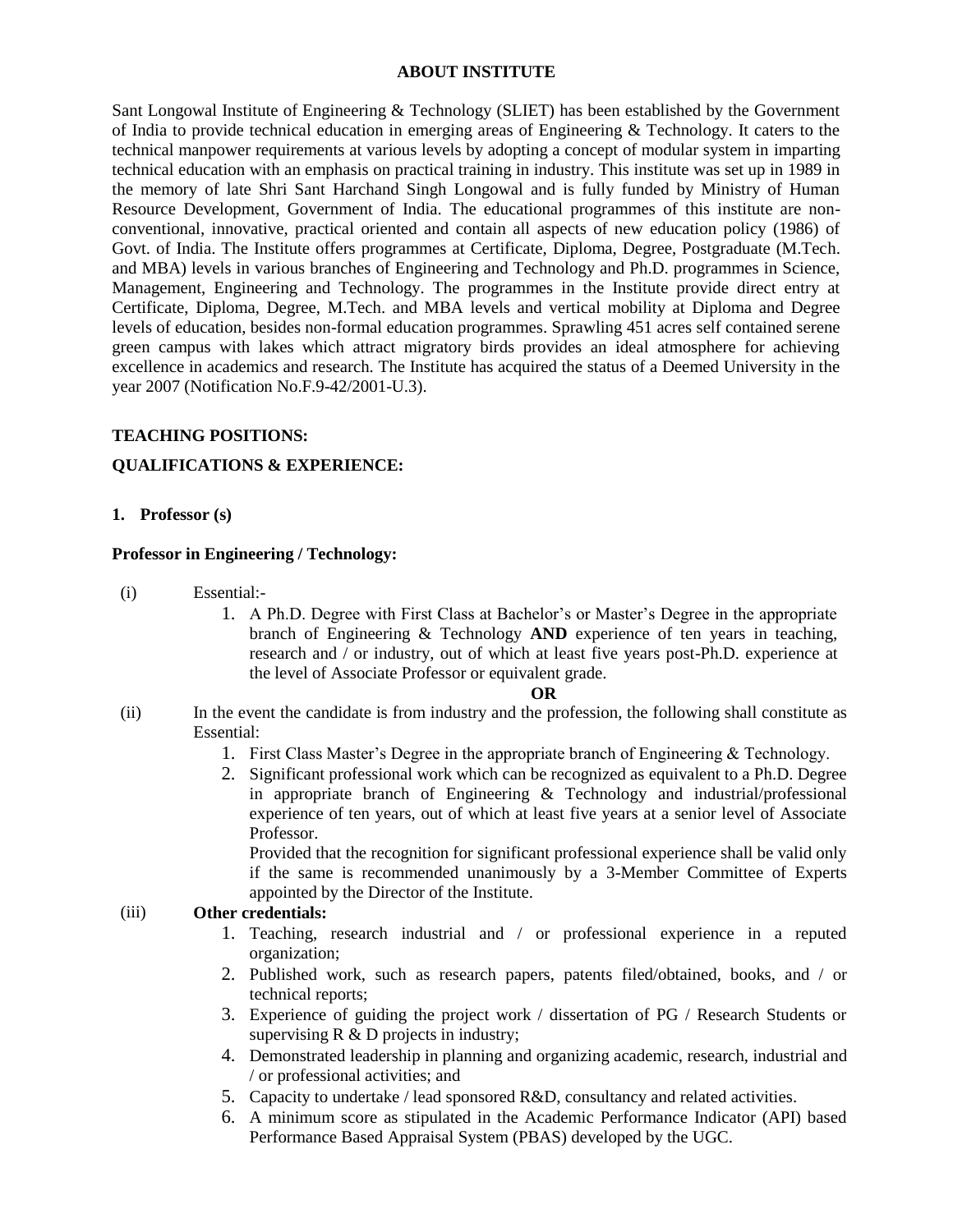#### **Professor (Training & Placement)**

B. E. / B. Tech. in Engineering / Technology along with MBA (having first class at B.E. / B.Tech or MBA level) and Ph. D. in management. Post-Ph.D. publications and guiding Ph.D. students is highly desirable.

# **(OR)**

B. E. / B. Tech. and M. E. / M. Tech. in relevant subject with first class or equivalent either in B. E. / B. Tech. or M. E. / M. Tech. with Ph. D. or equivalent in appropriate discipline. Post Ph.D. publications and guiding Ph.D. students is highly desirable.

### **Experience:**

Minimum of 10 years teaching and / or research and/ or industrial experience of which at least 5 years post Ph.D. experience should be at the level of Associate Professor.

### **(OR)**

Minimum of 13 years experience in teaching and / or research and / or industry. In case of Research experience, good academic record and books / research paper publications / IPR / Patent record shall be required as deemed fit by the expert members in the selection committee.

If the experience in industry is considered, the same shall be at managerial level equivalent to Associate Professor with active participation record in devising / designing, planning, executing, analyzing, quality control, innovating, training, technical books / research paper publications / IPR/ Patents, etc. as deemed fit by the expert members in the selection committee.

Note: 1<sup>st</sup> preference will be given to the candidates having B. E. / B. Tech. along with MBA and Ph. D. in management.

### **Professor in Sciences & Humanities: Essential:**

- (i) An eminent scholar with Ph.D. qualification(s) in the concerned/allied/relevant discipline and published work of high quality actively engaged in research with evidence of published work with minimum of 10 publications as books and / or research / policy papers.
- (ii) A minimum of ten years of teaching experience in university / college, and/or experience in research at the University / National level institutions / industries, including experience of guiding candidates for research at doctoral level.
- (iii) Contribution to educational innovation, design of new curricula and courses, and technology – mediated teaching learning process.
- (iv)A minimum score as stipulated in the Academic Performance Indicator (API) based Performance based Appraisal System (PBAS), set out in UGC Regulations dated  $30<sup>th</sup>$ June, 2010.

# **Other credentials:**

- 1. Teaching, research industrial and / or professional experience in a reputed organization;
- 2. Published work, such as research papers, patents filed/obtained, books, and / or technical reports;
- 3. Experience of guiding the project work / dissertation of PG / Research Students or supervising  $R \& D$  projects in industry;
- 4. Demonstrated leadership in planning and organizing academic, research, industrial and / or professional activities; and
- 5. Capacity to undertake / lead sponsored R&D, consultancy and related activities.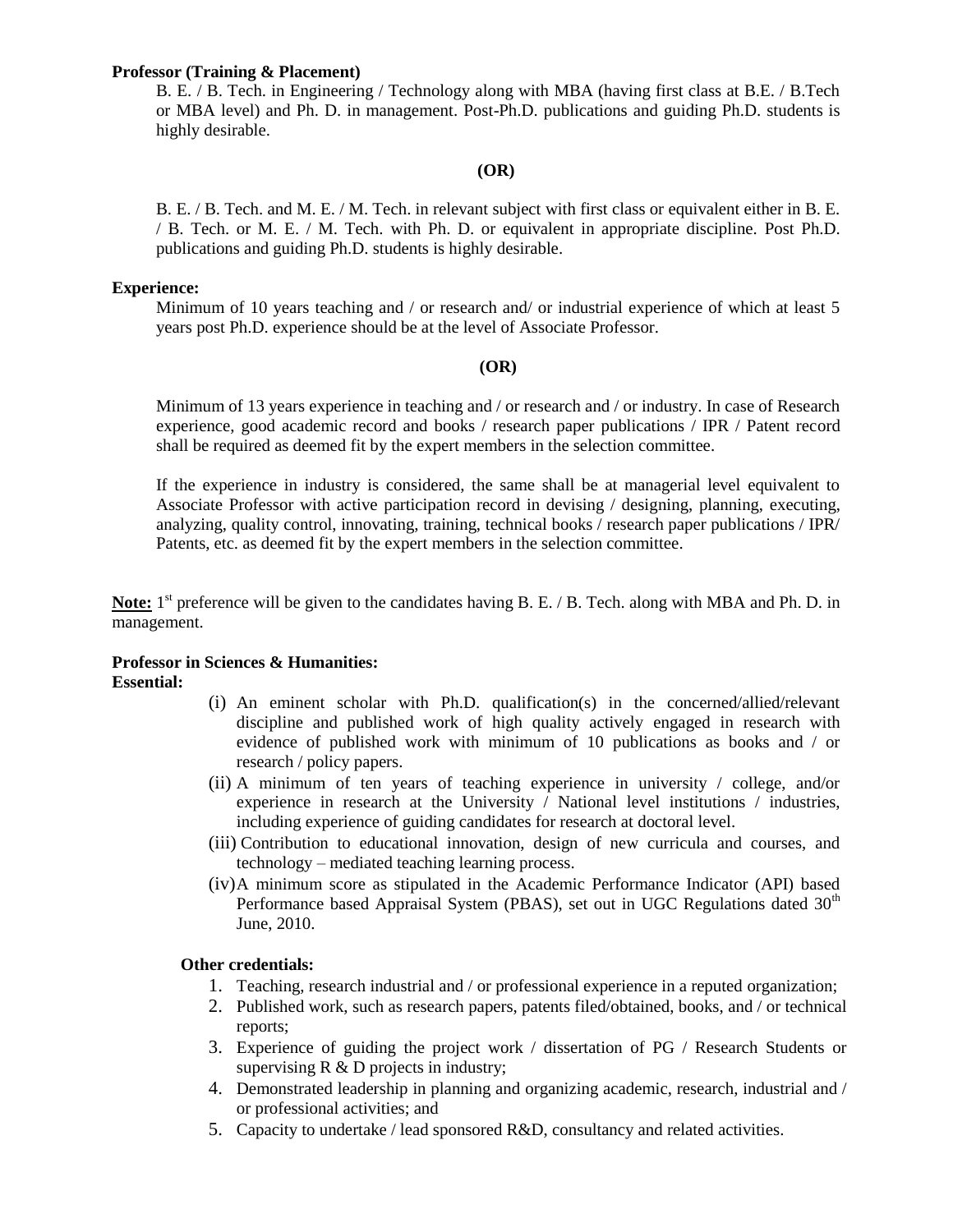# **2. Associate Professor:**

# **Associate Professor in Engineering / Technology:**

- (i) **Essential:**
	- 1. A Ph.D. Degree with First Class at Bachelor's or Master's Degree in the appropriate branch of Engineering & Technology **AND** experience of eight years in teaching, research and / or industry at the level of Lecturer/Assistant Professor or equivalent grade, excluding period spent on obtaining the research degree.

### **OR**

# (ii) **In the event the candidate is from industry and the profession, the following shall constitute as essential:**

- 1. First Class Master's Degree in the appropriate branch of Engg., & Tech.;
- 2. Significant professional work which can be recognized as equivalent to a Ph.D. Degree in appropriate branch of Engineering & Technology **AND** industrial /professional experience of eight years in a position equivalent to the level of Lecturer / Assistant Professor,

*Provided* that the recognition for significant professional experience shall be valid only if the same is recommended unanimously by a 3-Member Committee of Experts appointed by the Director of the Institute.

# (iii) **Other credentials:**

- 1. Teaching, research industrial and / or professional experience in a reputed organization;
- 2. Published work, such as research papers, patents filed / obtained, books, and / or technical reports;
- 3. Experience of guiding the project work / dissertation of PG / Research Students or supervising R&D projects in industry.
- 4. A minimum score as stipulated in the Academic Performance Indicator (API) based Performance Based Appraisal System (PBAS) developed by the UGC.

# **Associate Professor in Sciences:**

- i. Good academic record with a Ph.D. Degree in the concerned/allied/relevant disciplines.
- ii. A Master's Degree with at least 55% marks (or an equivalent grade in a point scale wherever grading system is followed).
- iii. A minimum of eight years of experience of teaching and/or research in an academic/research position equivalent to that of Assistant Professor in a University, College or Accredited Research Institution/ Industry excluding the period of Ph.D. research with evidence of published work and minimum of 5 publications as books and/or research / policy papers.
- iv. Contribution to educational innovation, design of new curricula and courses, and technology mediated teaching learning process with evidence of having guided doctoral candidates and research students.
- v. A minimum score as stipulated in the Academic Performance Indicator (API) based Performance based Appraisal System (PBAS), developed by UGC.

# **3. Assistant Professor:**

# **Assistant Professor in Engineering/Technology:**

# **(i) Essential:**

First Class Master's Degree in the appropriate branch of Engineering & Technology.

# **(ii) Without prejudice to the above, the following conditions may be considered desirable:**

- 1. Teaching, research industrial and / or professional experience in a reputed organization;
- 2. Papers presented at Conferences and / or in refereed journals.